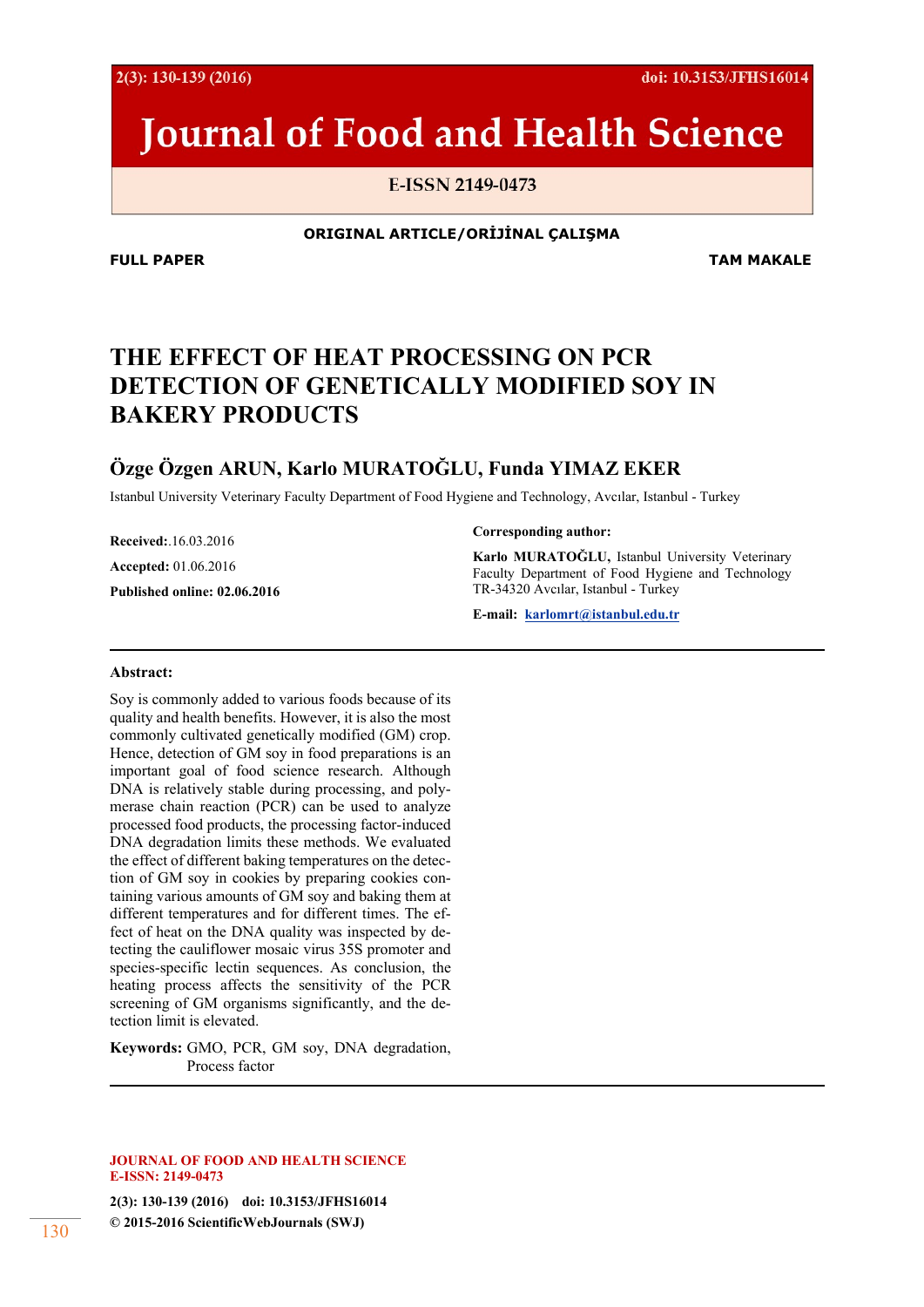## **Introduction**

Since 1960s, soy and soy products have been used as ingredients in several food types. Addition of soy in food products not only improves the product quality (e.g., improved sensory characteristics and emulsification), but is also a valuable essential amino acid source. Several different forms of soy products can be used in the production process, such as soy flour/grits, soy protein concentrates, and soy protein isolates (Belloque et al., 2002). The product quality and health benefits of soy flour in bakery products have also been reported by many researchers (Alpaslan and Hayta, 2006; Singh et al., 2008). Singh et al. (2008) informed that addition of 2–5% defatted soy flour in hard cookies improves matching and produces a crispy texture. For this purpose, there has been a considerable interest in using soy derivatives in bakery products for many years.

However, despite all these advantages and large spectrum of use, soy is the first crop to be genetically modified (GM), and remains the main GM crop (James, 2011; Ujhelyi et al., 2008). Genetically modified organisms (GMOs) have come under harsh scrutiny since they were first commercialized. Several countries, including the Turkish Republic, set up official regulations enforcing the labeling of foods that contain GM materials above a threshold level (Miraglia, et al., 2004; Regulation (EC) No 1830/2003, 2003; Regulation (TR), 2010; Ujhelyi et al., 2008; Vijayakumar et al., 2009).

This enforcement prompted the food science area to develop reliable detection methods. The identification of novel DNA sequences or proteins is the main principle of such detection methods (Ahmed, 2002; Greiner and Konietzny, 2008; Lipp et al., 2000; Miraglia et al., 2004; Taski-Ajdukovic et al., 2009). However, because proteins are sensitive to most food processing factors, proteinbased methods do not serve as sensitive and reliable tests for processed products in many cases (Ahmed, 2002, Bergerova et al., 2010). Because DNA is more resistant than proteins to such processes, DNA-based methods are more widely used for this purpose (Greiner and Konietzny, 2008; Taski-Ajdukovic et al., 2009). By using polymerase chain reaction (PCR), general GMO screenings and event-specific identifications or quantifications can be performed. Screening methods are based on the detection of common DNA elements, such as the cauliflower mosaic virus (CaMV) 35S promoter and/or the nopaline synthase (*nos*) terminator. In most cases, the detection strategy of GMOs in food starts with a general screening followed by event-specific identification and, if necessary, -quantification (Ahmed, 2002; Gryson et al, 2007; Miraglia et al., 2004). To achieve this strategy, there is the need for sensitive and reliable initial screening methods. There are several screening assays validated and introduced as standard methods (ISO 21569, 2005; Lipp et al. 2001). The major requirement for a successful screening with PCR is a sufficient quantity and amplifiable quality DNA (Bauer et al., 2003; Lipp et al., 2001; Peano et al., 2004; Tengel et al., 2001; Vijayakumar et al., 2009). However, most processing factors like low pH, heat processing, freezing, and drying affect the quality and quantity of the DNA and, thus, decrease the sensitivity of the test (Bauer et al. 2003; Gryson, 2010; Lipp et al., 2001; Murrayet al., 2009; Peanoet al., 2004; Tengel et al., 2001; Vijayakumar et al., 2009). Baking is known to affect negatively the results of PCR testing of GMOs in food products (Bauer et al., 2003; Gryson et al, 2007; Gryson, 2010; Straub, 1999). Therefore, the aim of our study was to evaluate the effect of baking at different temperature/time combinations on the PCR screening of novel (e.g., CaMV 35S) and species-specific (e.g., lectin) DNA sequences.

# **Materials and Methods**

#### *Model processed cookie production*

Model cookies were produced from 225 g of wheat flour containing various amounts of GM soy, 64 g of margarine, 130 g of sugar, 33 g of dextrose solution (5.9%), 2.5 g of sodium bicarbonate, 2.1 g of salt, and 16 g of water, according to the approved method 10-50D (AACC International, 2000). The GM soy used for preparing the cookies was 1.25 and 2.5% Round Up Ready® (RUR) soy reference material (SDI diagnostics, USA). An appropriate amount of 2.5% RUR soy reference material (RM) was added to the wheat flour to give final concentrations of 0.1, 1.0, 3.0, and 5.0%. Model cookies containing 0.1 and 1% of 1.25% RUR soy were also prepared. The concentration of soy flour in the dough and the percentage of RUR soy in soy flour are detailed in Table 2.

The prepared dough samples were further dived into five subgroups. Each group was cut into 0.5 cm thick slices and cut into round cookie shapes. Four of these subgroups were baked at 170°C for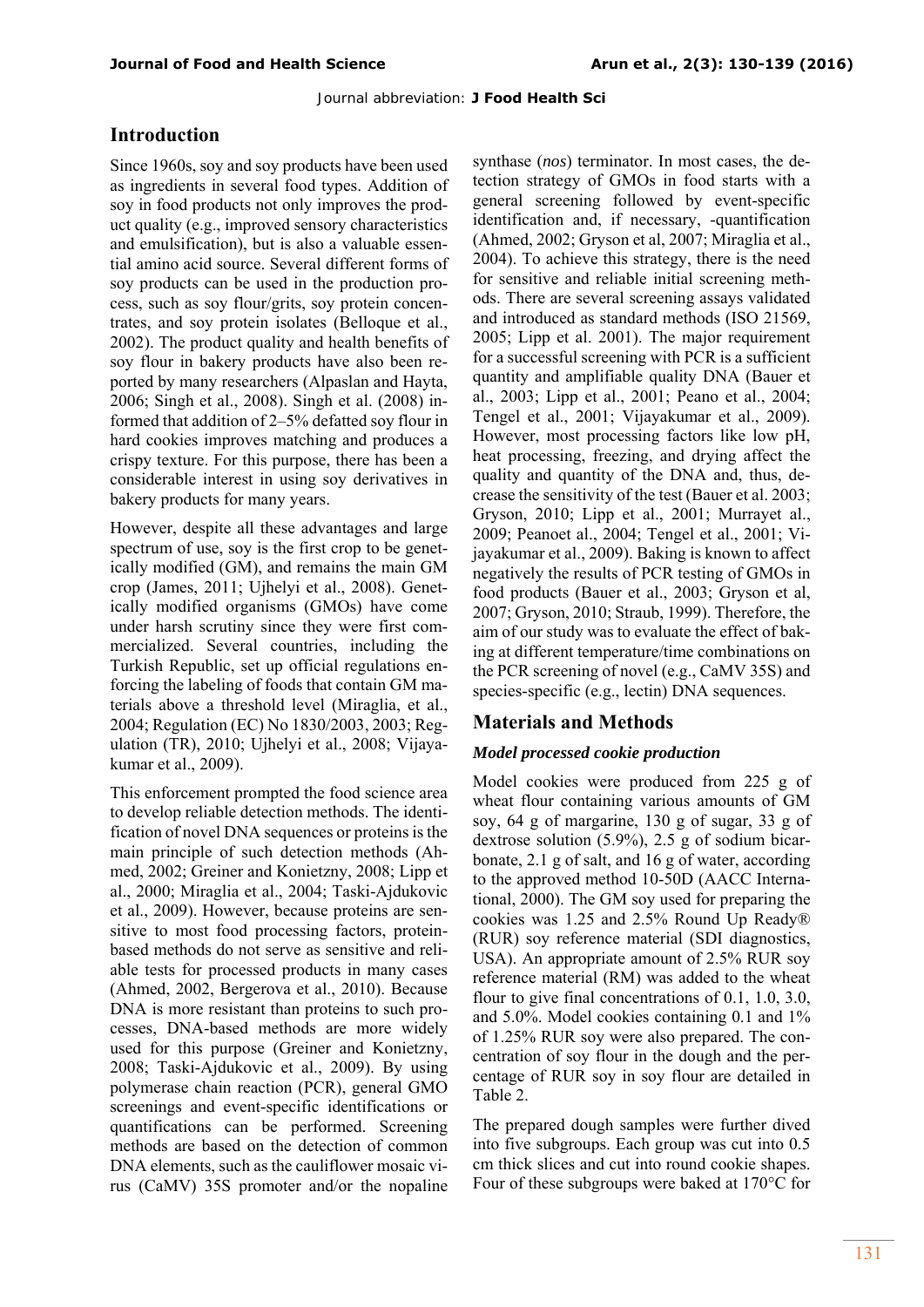10 min, 170°C for 30 min, 200°C for 20 min, and 220°C for 15 min, respectively, while the fifth group was kept as raw dough (control group).

#### *DNA extraction and purification*

DNA was extracted in duplex from raw dough and model cookies using the Promega Wizard® Magnetic DNA Purification System for Food (Promega, Madison, USA) according to the manufacturer's instructions. Briefly, 1 g of sample material from a previously homogenized sample was mixed thoroughly with 2.5 mL of lysis buffer A® (Promega, Madison, USA) and 25 µL of RNAse A® (Promega, Madison, USA) and vortexed for 10 s. Then, 1.25 mL of lysis buffer  $B^{\text{®}}$ (Promega, Madison, USA) was added and vortexed for another 10 s. Following incubation at 22–25°C for 10 min, 3.75 mL of precipitation solution® (Promega, Madison, USA) was added and centrifuged at  $5000 \times g$  for 10 min. The supernatant was transferred to a clean tube, mixed with 100 µL of Magnesil PMPs® (Promega, Madison, USA), and incubated at room temperature for 5 min with constant shaking. After addition of 0.8 volumes of isopropanol, the solid phase was captured in a magnetic separation stand and the liquid phase was discarded. The solid phase was washed once with 1.25 mL of lysis buffer B and three times with 5 mL of wash solution (70% ethanol) in the magnetic separation stand. After the solid phase was dried at 65°C for 10 min, 100 µL of nuclease-free water was added and incubated at 65°C for 5 min. The liquid phase (Genomic DNA) separated from this mixture in the magnetic separation stand, was collected in a clean tube and stored at −20°C until it was used.

The DNA concentration and purity of each extract were determined by UV-spectrophotometry at 260 and 280 nm using a T80 UV/VIS spectrometer (PG Ins. Ltd., UK). To evaluate the integrity of the DNA,  $10 \mu L$  of the DNA extracts were subjected to electrophoresis in 1.5% agarose gel containing ethidium bromide.

#### *PCR primers*

The primers p35S-cf3 (5′-CCA CGT CTT CAA AGC AAG TGG-3′) and p35S-cr4 (5′-TTC TCT CCA AAT GAA ATG AAC TTC-C3′) that amplify a PCR fragment of 123 bp were used for screening PCR of the CaMV 35S sequence (ISO 21569, 2005). The primers Lectin 1 (5′-GAC GCT ATT GTG ACC TCC TC-3') and Lectin 6 (5′- GAA AGT GTC AAG CTT AAC AGC GAC

G-3′) were used for the amplification of soy-specific lectin sequence and yielded a longer PCR product (318 bp) (Tengel et al., 2001).

#### *PCR conditions*

All PCR reactions were performed with a CG Palm-Cycler (CG 1-96 Genetix Biotech, Australia and Asia). The amplification reactions contained 5 µL of genomic DNA (10 ng/µL) and 20 µL of the appropriate PCR reaction mixture. The PCR reaction mixture varied depending on the sequence: for CaMV 35S, it consisted of buffer  $(1 \times$ Fermentas), MgCl<sub>2</sub> (1.5mM; Fermentas), primers for CaMV 35S (0.6  $\mu$ M), dNTPs (0.16 mM each; Fermentas), and MaximaTM Hot Start Taq polymerase (0.8 U; Fermentas); for soy-specific lectin, it consisted of buffer ( $1 \times$  Fermentas), MgCl<sub>2</sub> (2) mM; Fermentas), primers for lectin  $(0.5 \mu M)$ , dNTPs (0.2 mM each; Fermentas), and MaximaTM Hot Start Taq polymerase (2 U; Fermentas) (ISO,21569, 2005; Tengel et al., 2001).

The amplification profiles used for these mixtures were as follows:

- For CaMV 35S: denaturation for 10 min at 95°C; amplification for 25 s at 95°C, 30 s at 62°C, and 45 s at 72°C; number of cycles 50; final extension for 7 min at 72°C.
- For lectin: denaturation for 3 min at 94°C; amplification for 45 s at 94 $\degree$ C, 45 s at 60 $\degree$ C, and 25 s at 72°C; number of cycles 50; final extension for 7 min at 72°C.

#### *Agarose gel electrophoresis*

The PCR products were electrophoresed through a 2% agarose gel containing ethidium bromide. A 50-bp DNA ladder (Sigma Chemical Co., St. Louis, MO) was used as size standard. The visualization of the gels was performed with a UV transilluminator, and the gels were captured with a Dolphin-DOC system and Dolphin 1D Gel analyzing software (Wealtec, Nevada, USA).

### **Results and Discussion**

In this study, the effect of different levels and periods of baking on the PCR detection of soy-specific and GM DNA was evaluated. To achieve this aim, model cookies containing different levels (i.e., 0.1, 1, 3, and 5%) of 1.25% RUR or 2.5% RUR soy were prepared. These cookies were baked at 170°C for 10 min or 30 min, 200°C for 20 min, 220°C for 15 min, or left raw as a control.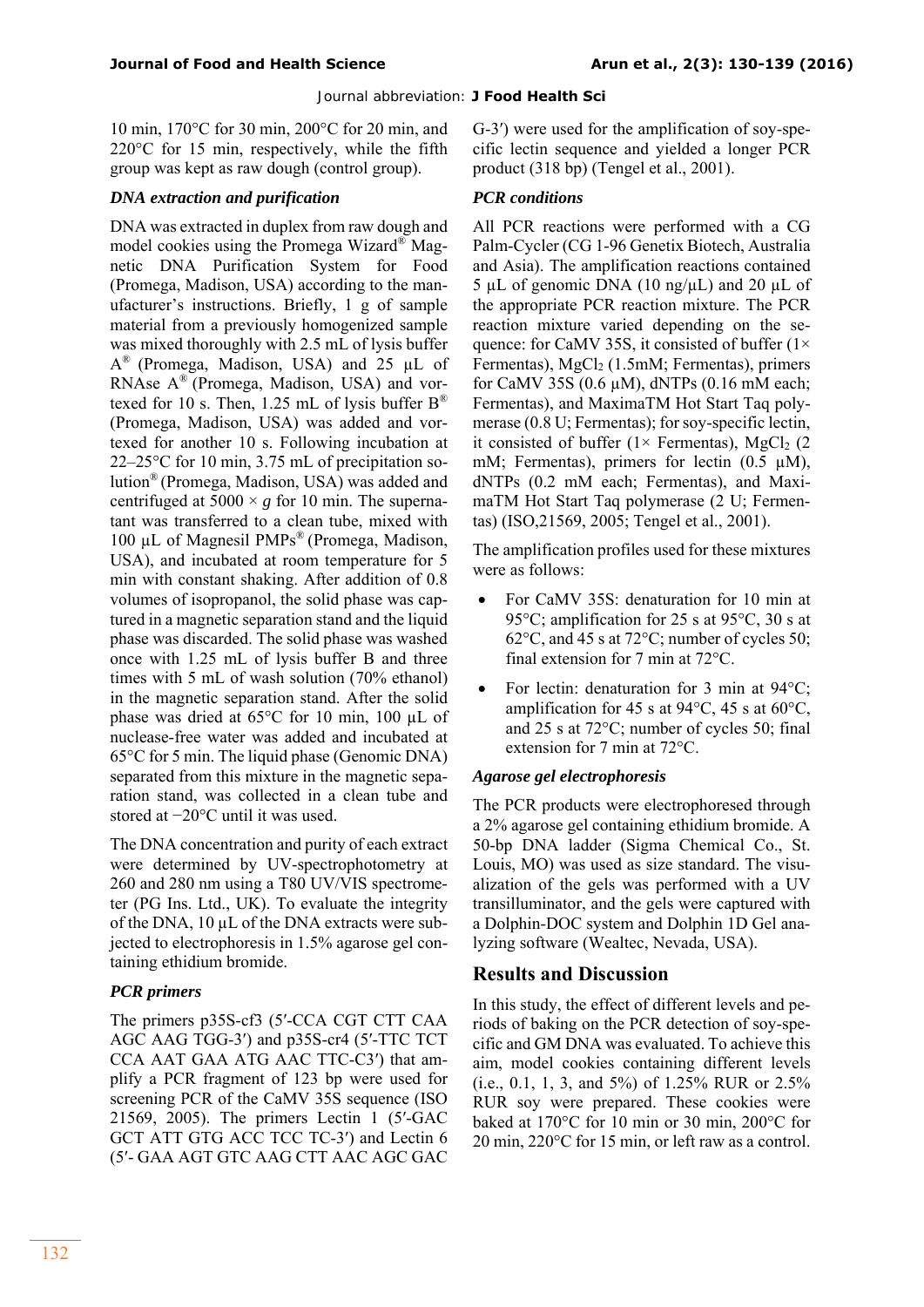For a successful PCR testing, the extraction of a sufficient quality and quantity of DNA is the first step (Ahmed, 2002; Gryson, 2010; Tengel et al., 2001). Several different extraction methods have been recommended for different food matrixes so far (Peano et al., 2004; Taski-Ajdukovic et al., 2009; Tengel et al., 2001). However, various factors such as the matrix type and processing conditions influence the performance of the extraction methods (Bergerova, et al., 2010; Gryson, 2010; Peanoet al., 2004). At the beginning of this study, we used the cetyltrimethylammonium bromide (CTAB) method, which had been modified to start with 1 g of sample (Ozgen Arun et al., 2013). However, because a quantifiable amount of DNA could not be extracted, we continued to use the Wizard® Magnetic DNA Purification System for Food. The manufacturer recommends two different protocols starting from 200 mg or 1000 mg of sample material. Since we could not obtain satisfactory amounts of DNA with this protocol when starting with 200 mg of the model cookie, we used the 1000 mg starting material protocol. Similarly, the results from other groups and our previous studies showed that increasing the sample weight allows for the extraction of a sufficient amount of DNA (Ozgen-Arun et al. 2013; Vijayakumar et al., 2009). Our study showed that a sufficient amount of DNA could be extracted by using this protocol. The mean DNA concentration that we obtained with the Wizard® Magnetic DNA Purification System for Food was 84.8-213 ng/µL (Table 1). These values were significantly higher from those reported by Bergerova et al. (2010), who reported that the DNA concentration they could obtain with the same method was 20-70 ng/µL. This difference may be attributable to the higher sample portion that we used.

To examine the effect of the baking time and temperature, agarose gel electrophoresis was performed on some of the DNA extracts (Figure 1).

According to the results, raw dough showed a >3000 bp, clear, and distinct band (Figure 1, Lane 2). The model cookies baked at 170°C for 10 min showed a clear band with a lower integrity compared to the raw dough extracts and a smear at higher size compared to the DNA extracts of the samples baked at 170°C for 30 min and higher temperatures (Figure 1, Lanes 3 and 4). Following electrophoresis of DNA extracts of the cookies baked at 200 and 220°C, the large and clear bands were replaced by a strong smear, thus indicating deterioration (Figure 1, Lanes 5 and 6).

To evaluate the effect of baking on the quantity of DNA, the DNA concentration in extracts was calculated by using the 260 nm absorbance values. The concentrations of the raw dough and cookie samples baked at different times and temperatures are summarized in Table 1. Surprisingly, the DNA concentration was the highest in the extracts of the cookies baked at 170°C for 30 min. The DNA levels of the extracts constantly decreased with the increase of the baking temperature. Previously published results support these findings. According to Pauli et al. (2000), the DNA concentration in highly processed soy samples was higher. Bergerova et al. (2010) also determined that the DNA concentration of soy flour boiled for 30 min was higher than that of samples boiled for 7 and 15 min. Their results also showed that the DNA concentration decreased in parallel with the boiling time. The lower DNA concentration of raw dough is most probably related to the physical structure of the sample matrix. In fact, it is not possible to obtain the same type of fine powder for extraction from dough-like cookies. Indeed, other studies reported that the particle size of the sample strongly affects the DNA extractability (Begerova et al., 2010; Moreano et al., 2005).

| Temperature/Time       | $260$ nm <sup>*</sup> | $280$ nm <sup>*</sup> | Purity* | Conc.* $(ng/\mu l)$ |
|------------------------|-----------------------|-----------------------|---------|---------------------|
| Raw                    | 0.12                  | 0.09                  | 1.34    | 144.5               |
| $170^{\circ}$ C/10 min | 0.07                  | 0.05                  | 1.26    | 84.8                |
| $170^{\circ}$ C/30 min | 0.17                  | 0.14                  | 1.26    | 213                 |
| $200^{\circ}$ C/20 min | 0.14                  | 0.13                  | 1.06    | 178                 |
| $220^{\circ}$ C/15 min | 0.09                  | 0.08                  | 1.10    | 104                 |

**Table 1.** The absorbance readings, concentration and purity of the DNA extracts

\* The values are mean of all soy concentrations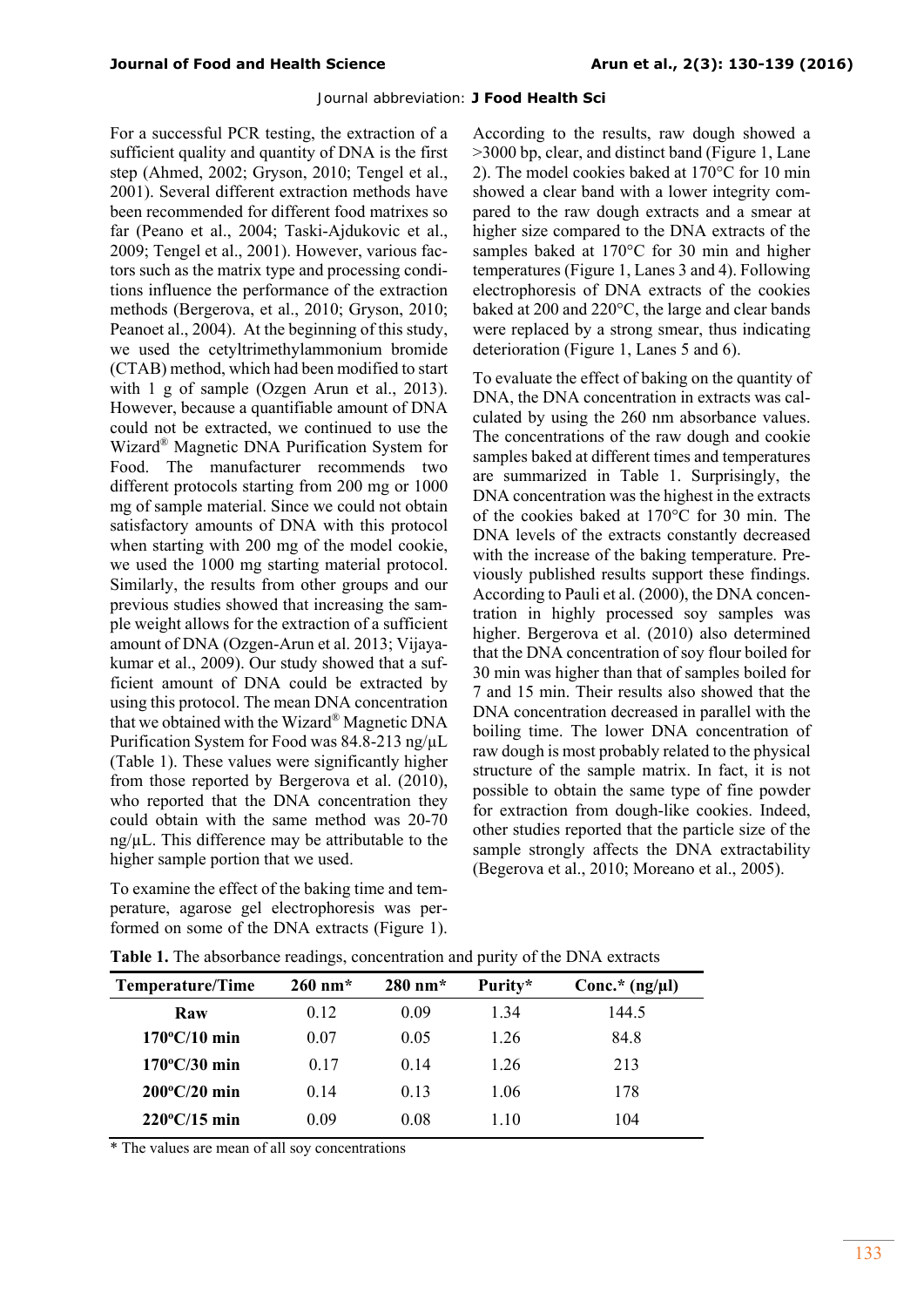

**Figure 1.** Agarose gel electrophoresis of the DNA extracts; Lane 1: DNA ladder (50-3000bp), Lane 2: Dough, Lane 3: 170°C 10 min, Lane 4: 170°C 30 min, Lane 5: 200°C 20 min, Lane 6: 220°C 15 min

The purity of the extracted DNA was assessed by measuring the  $A_{260}/A_{280}$  UV absorbance ratios (Gryson, 2010). Although the purity values of the extracts that we obtained were between 1.06 and 1.34, the detection of the lectin sequence in all the extracts proved that they contain amplifiable quality DNA. Similar to our results, the purity values of the DNA extracts that Bergerova et al. (2010) obtained from baked soy flour samples were between 1.10 and 1.38.

In most cases, routine GMO detection strategy starts with the general screening of GMOs in the product. For this purpose, sensitive and accurate screening is an important necessity for obtaining reliable results. Therefore, we evaluated the applicability of a CaMV 35S screening assay on baked food products. Because most routine laboratories implementing the ISO 17025 accreditation requirements prefer interlaboratory validated standard methods and need to verify them further

for different food matrixes, we preferred to use the primers suggested in the standard methods (ISO 17025, 2005; ISO 21569, 2005).

We performed verification and quality control tests on the primers that we used in our study. To verify the lectin primers, we performed a PCR with RUR soy-containing model cookies, dough without soy flour, and RUR soy certified reference materials (CRMs), and confirmed that the primers were specific to soy DNA (Figure 2). The sensitivity of the CaMV 35S assay used in our study was determined by testing 0.1, 0.5, and 1% RUR soy CRMs. Positive detection of 0.1% RUR soy CRM proved that the detection limit of the method was not above 0.1% (Figure 3). Appropriate controls were used during all the PCR tests performed in this study; a PCR setup without template DNA (sterile Milli Q water) in every PCR test was used as the negative control to eliminate false positive results related to contamination. Additionally, 0% RUR soy CRM was used as the negative control in all CaMV 35S PCR set-ups. In every PCR set-up, 0.1, 0.5, and 1% RUR soy CRM was used as the positive control.

During our study, PCR tests were repeated to obtain four amplification results from each sample, which were extracted in duplicate, for both lectin and CaMV 35S sequences. The results are summarized in Table 2. According to these results, 5% RUR soy could only be detected when the cookies were baked at 170°C for 30 min and 200°C for 20 min, in two out of four repeats. However, the results of baking at 220°C for 15 min showed that RUR soy could be detected in all the repeats of 5% and two out of four repeats of 3%. This suggested that the exposure time is also an important variable affecting the detectability and a lower detection limit can be obtained even at higher temperatures. The results of 10 min heating at 170°C supported these findings. Although the detection could be possible in only two out of four repeats after 30 min baking at 170°C in 5% soy cookies, 100% detection could be obtained from cookies containing 1% soy or above concentrations and 50% detection from cookies containing 0.1% soy after 10 min baking at 170°C. This finding complies with the results of Bergerova et al. (2010), who found that the integrity of DNA in soybean samples baked at 220°C significantly decreased with time. Similarly, some other studies also indicated the importance of the treatment time on GMO detection (Grayson, 2010; Vijayakumar et al., 2009).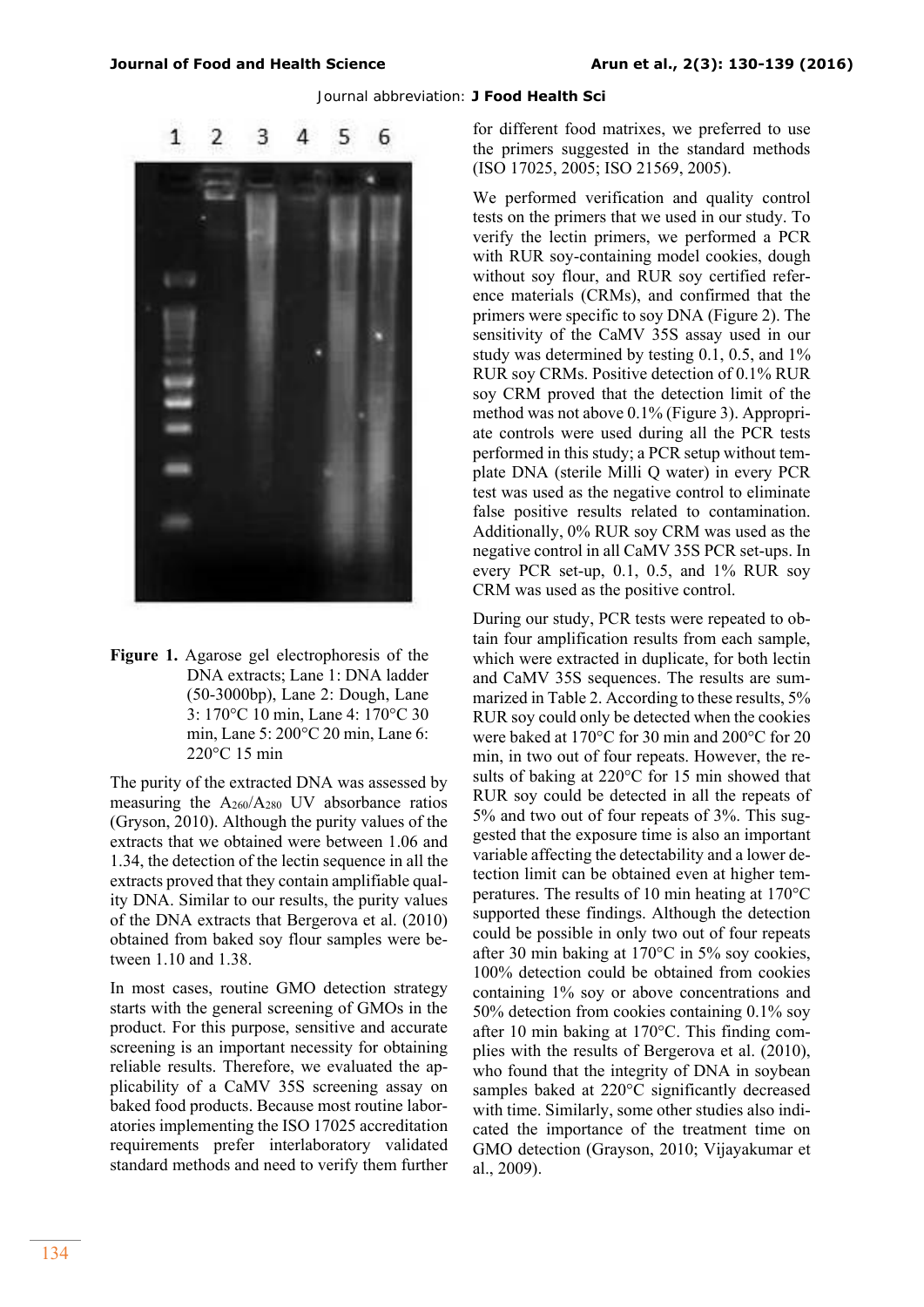6 7 Journal abbreviation: **J Food Health Sci** 



2 **Figure 2.** Agarose Jel Electrophoresis of Lectin PCR Lane 1: 50 bp DNA ladder, Lane 2-3:<br>2 Cookie (5% soy), Lane 4-5: Cookie (without soy), Lane 6-7: Cookie (1% soy), Lane 8-9: 3 Cookie (5% soy), Lane 4-5: Cookie (without soy), Lane 6-7: Cookie (1% soy), Lane 8-9: 4 Cookie (3% soy) Lane10-12: RUR soy CRMs, Lane 13: PCR negative (Sterile milli Q water)





**Figure 3.** Agarose Jel Electrophoresis of CaMV 35S PCR Lane 1: 50 bp DNA ladder, Lane 2-3: Dough (5% soy containing), Lane 4-5: Cookie (5% soy 200ºC baked), Lane 6-7: Cookie (5% soy 220ºC baked), Lane 8-11: RUR soy CRMs (0, 0.1, 0.5 ve 1%) Lane 12: PCR negative (Sterile milli Q water)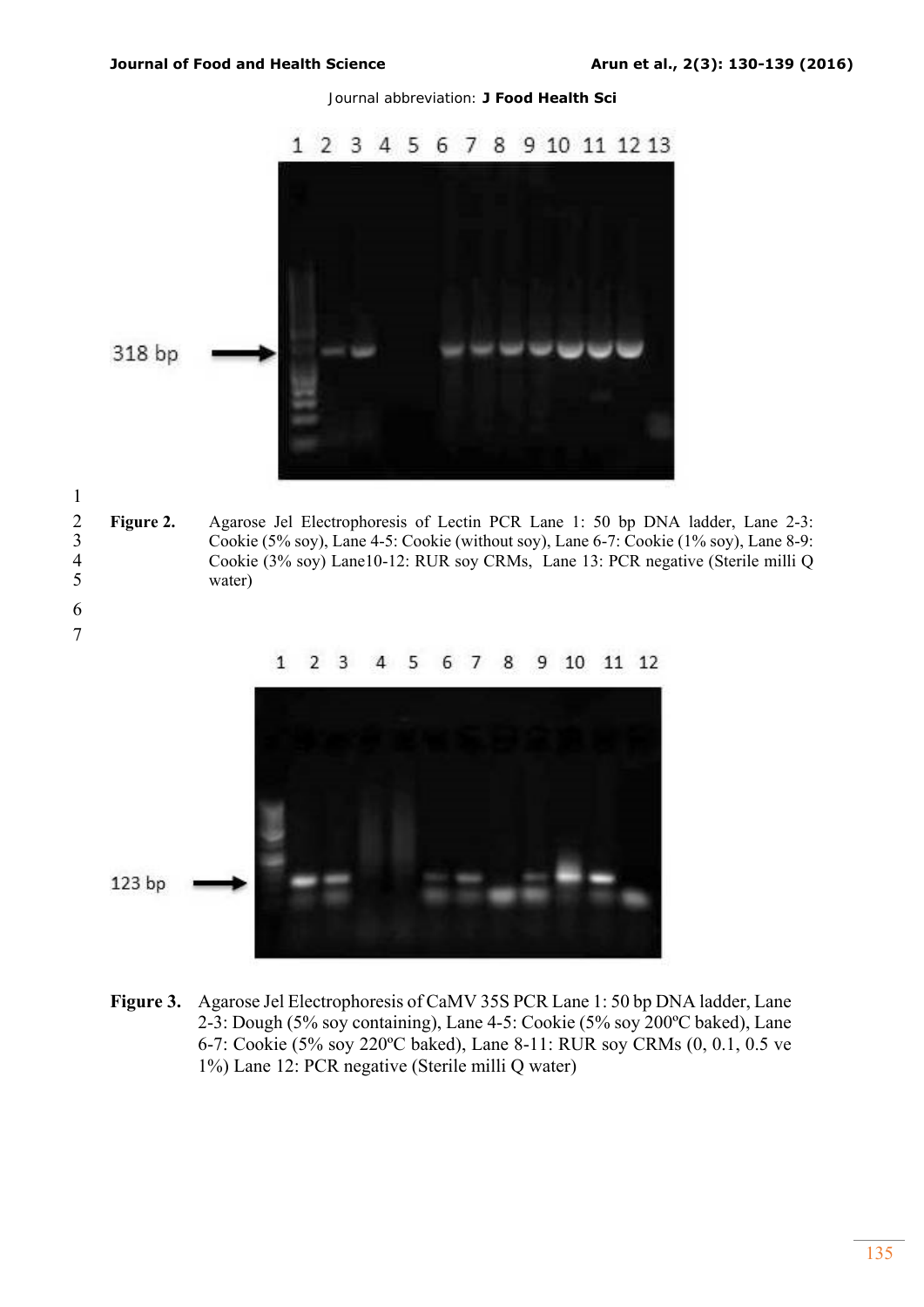| <b>Table 2.</b> PCR screening results of model samples determined with primer pairs for CaMV 35S |
|--------------------------------------------------------------------------------------------------|
| and lectin sequences                                                                             |

| <b>Total Soy/Dough</b>        | <b>RUR Soy / Total Soy</b> | Temperature/Time       | Results*         |                |
|-------------------------------|----------------------------|------------------------|------------------|----------------|
|                               |                            |                        | 35 S             | Lectin         |
| 0.1%                          | 1.25%                      | Raw                    | $\overline{2}$   | $\overline{4}$ |
|                               |                            | 170°C/10 min           | $\overline{2}$   | 4              |
|                               |                            | 170°C/30 min           | $\theta$         | 4              |
|                               |                            | 200°C/20 min           | $\mathbf{0}$     | $\overline{4}$ |
|                               |                            | 220°C/15 min           | $\boldsymbol{0}$ | $\overline{4}$ |
|                               | 2.50%                      | Raw                    | $\overline{2}$   | $\overline{4}$ |
|                               |                            | 170°C/10 min           | $\overline{2}$   | 4              |
|                               |                            | 170°C/30 min           | $\theta$         | $\overline{4}$ |
|                               |                            | 200°C/20 min           | $\mathbf{0}$     | 4              |
|                               |                            | 220°C/15 min           | $\boldsymbol{0}$ | $\overline{4}$ |
| $1\%$                         | 1.25%                      | Raw                    | $\overline{4}$   | $\overline{4}$ |
|                               |                            | 170°C/10 min           | $\overline{4}$   | 4              |
|                               |                            | 170°C/30 min           | $\theta$         | 4              |
|                               |                            | 200°C/20 min           | $\theta$         | $\overline{4}$ |
|                               |                            | 220°C/15 min           | $\boldsymbol{0}$ | $\overline{4}$ |
|                               | 2.50%                      | Raw                    | $\overline{4}$   | $\overline{4}$ |
|                               |                            | 170°C/10 min           | $\overline{4}$   | $\overline{4}$ |
|                               |                            | 170°C/30 min           | $\theta$         | 4              |
|                               |                            | 200°C/20 min           | $\mathbf{0}$     | $\overline{4}$ |
|                               |                            | 220°C/15 min           | $\mathbf{0}$     | $\overline{4}$ |
| 3%                            | 2.50%                      | Raw                    | $\overline{4}$   | $\overline{4}$ |
|                               |                            | 170°C/10 min           | $\overline{4}$   | 4              |
|                               |                            | 170°C/30 min           | $\theta$         | 4              |
|                               |                            | 200°C/20 min           | $\mathbf{0}$     | $\overline{4}$ |
|                               |                            | 220°C/15 min           | $\overline{2}$   | 4              |
| $5\%$<br>$*$ T <sub>1</sub> . | 2.50%<br>motod DCD         | Raw                    | $\overline{4}$   | $\overline{4}$ |
|                               |                            | $170^{\circ}$ C/10 min | 4                | 4              |
|                               |                            | 170°C/30 min           | $\overline{c}$   | 4              |
|                               |                            | 200°C/20 min           | $\overline{2}$   | 4              |
|                               |                            | 220°C/15 min           | 4                | $\overline{4}$ |

The number of positive results in 4 repated PCR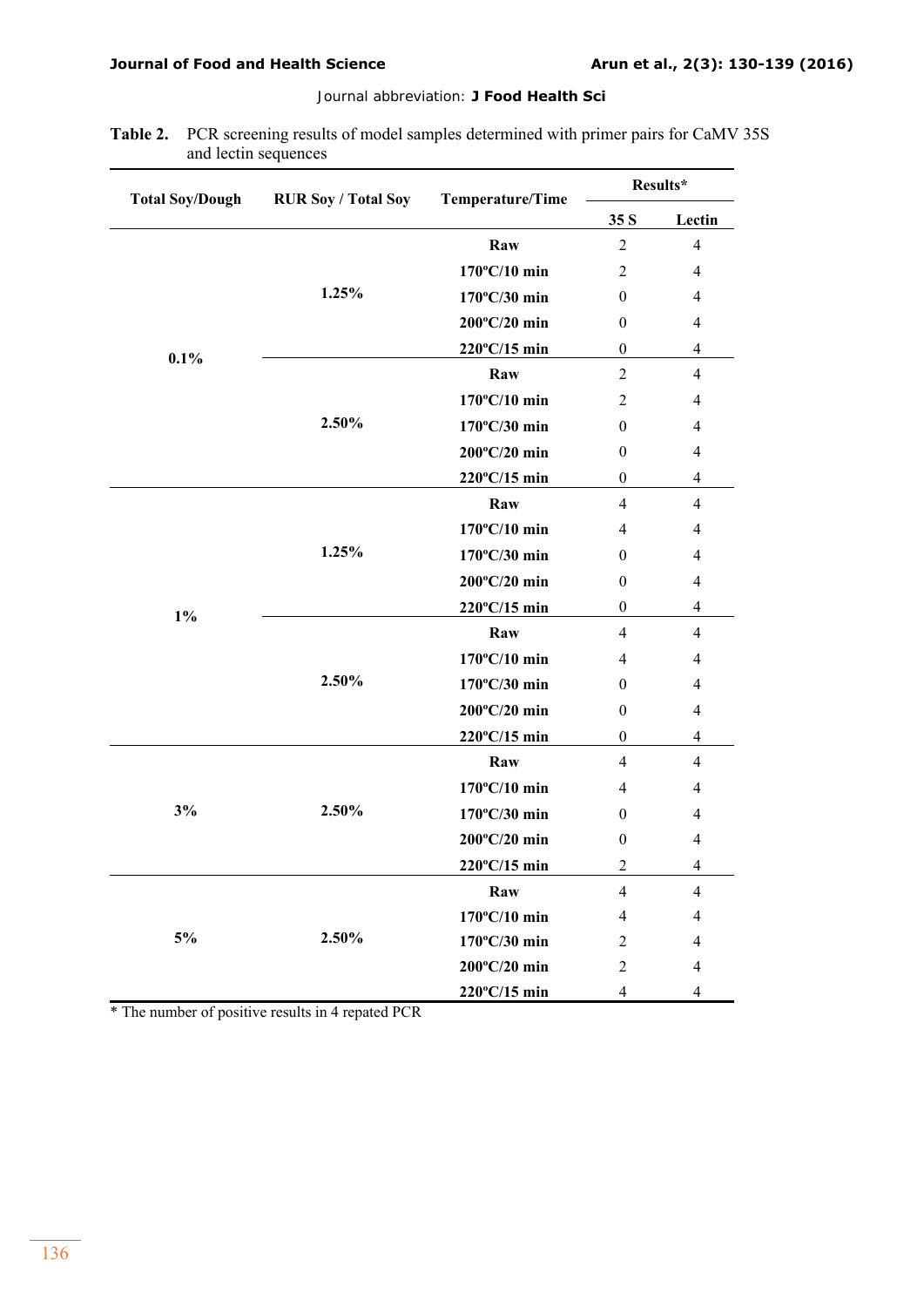In contrast to the results obtained for the baked samples, 100% amplification of the CaMV 35S sequence could be obtained from 1, 3, and 5% dough samples. When the soy flour ratio in the dough was lowered to 0.1%, only 50% positive amplification reactions could be obtained.

The results of the lectin PCR proved that all the model cookies had sufficient amounts of amplifiable soy DNA and the negative results are true negative. Accordingly, 100% amplification could be performed from all the samples, irrespective of the soy flour ratio and processing conditions, even though the target fragment length necessary for the lectin assay (318 bp) is significantly longer than that for the CaMV 35S assay (123 bp). Similarly, other researchers also reported that the processing conditions have different effects on the endogenous and exogenous genes of Roundup Ready soy (Bergerovaet al., 2010; Chen et al., 2005). The other possibility would be the relatively lower ratio of GM soy to total soy. Although Vijakumar et al. (2009) reported that the detection limit increased with the increase of the ratio of RUR soy in total soy flour, the results for the 1.25% and 2.5% RUR soy samples were not different in our study. However, the ratios used in our study are very close and do not totally eliminate the aforementioned possibility. Thus, considering the high importance of GMO quantification, further studies should be conducted. The regulations on GMOs require the labeling of foods containing GM material above 0.9% (Regulation (TR), 2010; Regulation (EC) 1830/2003, 2003).

The thresholds given here are for the portion of the GM-specific gene sequence in respect to the reference gene (Gryson, 2010). Therefore, the detection limit of the method should be low enough to detect low levels of GM material even when the GM-specific gene ratio is as low as 1%.

Our results showed that there is no correlation between the effect of processing on the DNA concentration in the extract and the detectability of GMOs by PCR. Although the DNA concentration was the lowest in the extracts of cookies baked at 170°C for 10 min, the highest detection limit (100% detection in 1% RUR soy and 50% in 0.1% RUR soy cookie samples) was obtained from these extracts.

### **Conclusion**

In conclusion, processing techniques strongly affect the results of PCR testing. The results of our study indicated that, although amplifiable quality

and quantity of DNA could still be obtained from a processed and complex food matrix such as that in a cookie, baking has an important effect on the detectability of GM soy in food samples by PCR and the detection limit of the method was significantly elevated. Besides, our results also proved that not only the temperature itself, but also the exposure time to heat is an important factor. Nevertheless, it was also determined that the effect of baking on endogenous and exogenous genes might be different and that endogenous genes could be more stable under the processing conditions. This finding has to be further studied in detail because of its ability to affect the accuracy of quantitative methods.

### **Acknowledgements**

This Project was supported by Research Fund of Istanbul University, Project No: 4146

#### **References**

- AACC International, (2000). Approved Methods of the American Association of Cereal Chemists, 10th Ed. Method 10- 50D, The Association: St. Paul, MN.
- Ahmed, F.E., (2002). Detection of genetically modified organisms in foods. *Trends in Biotechnology,* 20, 215-223.
- Alpaslan, M. & Hayta, M., (2006). The effects of flaxseed, soy and corn flours on the textural and sensory properties of a bakery product. *Journal of Food Quality,*  29, 617–627.
- Bauer, T., Weller, P., Hammes, W.P. & Hertel, C., (2003). The effect of processing parameters on DNA degradation in food. *European Food Research and Technology,* 217, 338-343.
- Belloque, J., Garcia, M.C., Torre, M. & Marina, M.L., (2002). Analysis of soyabean proteins in meat products: A review. *Critical Reviews in Food Science and Nutrition,* 42, 507-532.
- Bergerova, E., Hrcncırova, Z., Stankovska, M., Lopasovska, M. & Siekel, P., (2010). Effect of thermal treatment on the amplification and quantification of transgenic and non-transgenic soybean and maize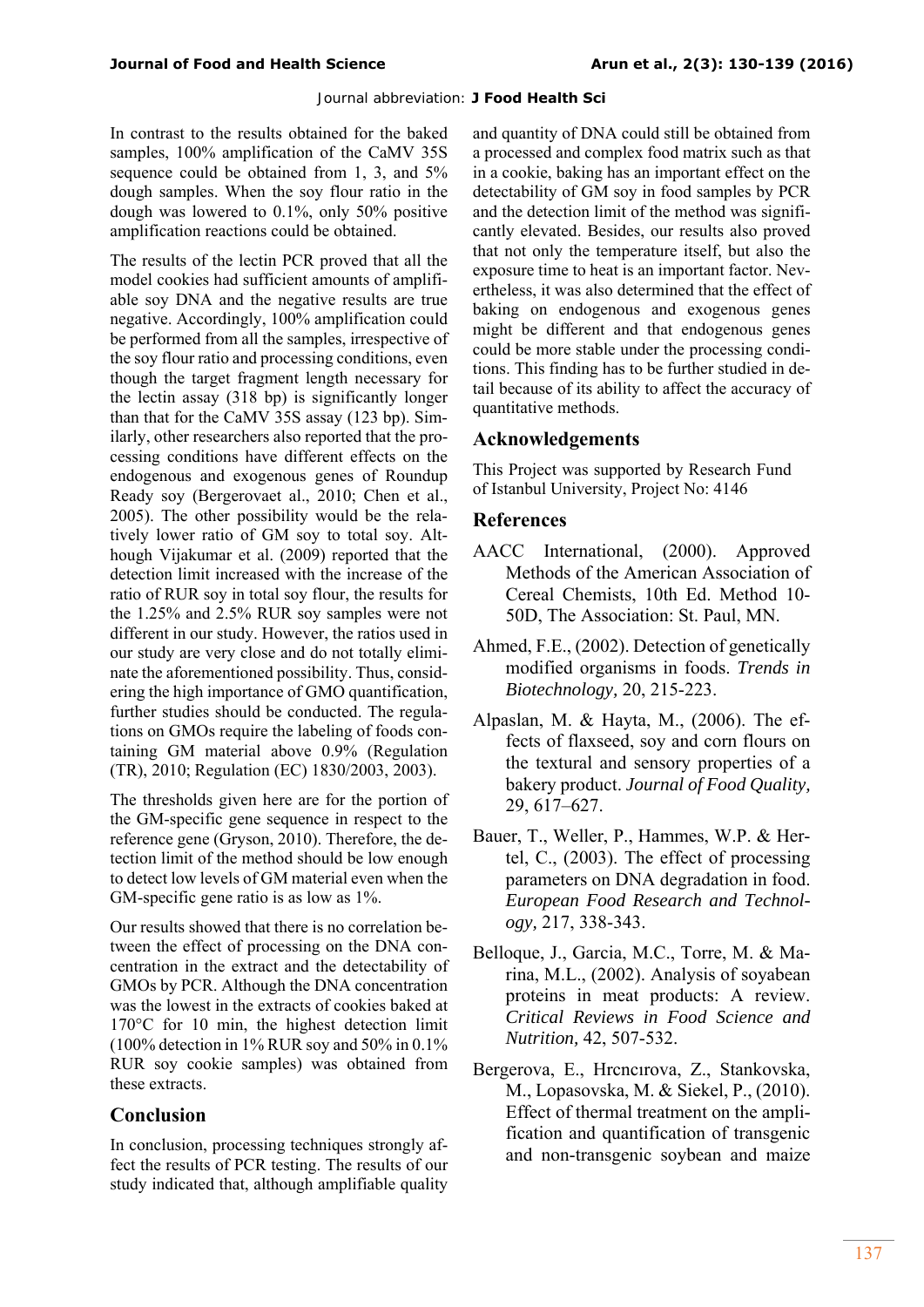DNA. *Food Analytical Methods,* 3, 211- 218.

- Chen, Y., Wang, Y., Ge, Y. & Xu, B., (2005). Degradation of endogenous and exogenous genes of Roundup-Ready soybean during food processing. *Journal of Agricultural and Food Chemistry,* 53, 10239- 10243.
- Greiner, R. & Konietzny, U., (2008). Presence of genetically modified maize and soy in food products sold commercially in Brazil from 2000 to 2005*. Food Control,* 19, 499-505.
- Gryson, N., Dewettinck, K. & Messens, K., (2007). Detection of genetically modified soy in doughs and cookies. *Cereal Chemistry,* 84, 109-115.
- Gryson, N., (2010). Effect of food processing on plant DNA degradation and PCR based GMO analysis: A review. *Analytical and Bioanalytical Chemistry,* 396, 2003-2022.
- ISO/IEC 17025, (2005). General requirements for the competence of testing and calibration laboratories Geneva, Switzerland.
- ISO 21569, (2005). Foodstuffs-Methods of analysis for the detection of genetically modified organisms and derived products-Qualitative nucleic acid based methods. Geneva, Switzerland.
- James, C., (2011). Executive summary of Global Status of Commercialized Biotech/GM Crops: 2011, (ISAAA Briefs No: 43) Ithaca, NY.
- Lipp, M., Anklam, E. & Stave, J.W., (2000). Validation of an Immunoassay for detection and quantification of a Genetically Modified soybean in food and food fractions using reference materials: Interlaboratory study. *Journal of AOAC International,* 83, 919-927.
- Lipp, M., Bluth, A., Eyquem, F., Kruse, L., Schimmel, H., Eede, G.V. & Anklam, E., (2001). Validation of a method based on

polymerase chain reaction for the detection of genetically modified organisms in various processed foodstuffs. *European Food Research and Technology,* 212, 497-504.

- Miraglia, M., Berdal, K.G., Brera, C., Corbisier, P., Holst-Jensen, A., Kok, E.J., Marvin, H.J.P., Schimmel, H., Rentsch, J., Van Rie, J.P.P.F. & Zagon, J., (2004). Detection and traceability of genetically modified organisms in the food production chain. *Food and Chemical Toxicology,* 42, 1157-1180.
- Moreano, F., Busch, U. & Engel, K.H., (2005). Distortion of Genetically Modified Organism Quantification in Processed Foods: Influence of Particle Size Compositions and Heat-Induced DNA Degradation. *Journal of Agricultural and Food Chemistry,* 53, 9971-9979.
- Murray, S.R., Butler, R.C. & Timmerman-Vaughan, G.M. (2009). Quantitative real-time PCR assays to detect DNA degradation in soy-based food products. *Journal of the Science of Food and Agriculture,* 89, 1137–1144.
- Ozgen-Arun, O., Yilmaz, F. & Muratoglu, K., (2013). PCR detection of genetically modified maize and soy in mildly and highly processed foods. *Food Control,* 32, 525-531.
- Pauli, U., Liniger, M., Zimmermann, A. & Schortt, M., (2000). Extraction and Amplification of DNA from 55 Foodstuffs. *Mitteilungen aus Lebensmitteluntersuchung und Hygiene,* 91, 491-501.
- Peano, C., Samson, M.C., Palmieri, L., Gulli, M. & Marmiroli, N., (2004). Qualitative and quantitative evaluation of the genomic DNA extracted from GMO and non-GMO foodstuffs with four different extraction methods. *Journal of Agricultural and Food Chemistry,* 52, 6962- 6968.
- Regulation (EC) No 1830/2003, (2003). Regulation of the European Parliament and of the Council of 22 September 2003